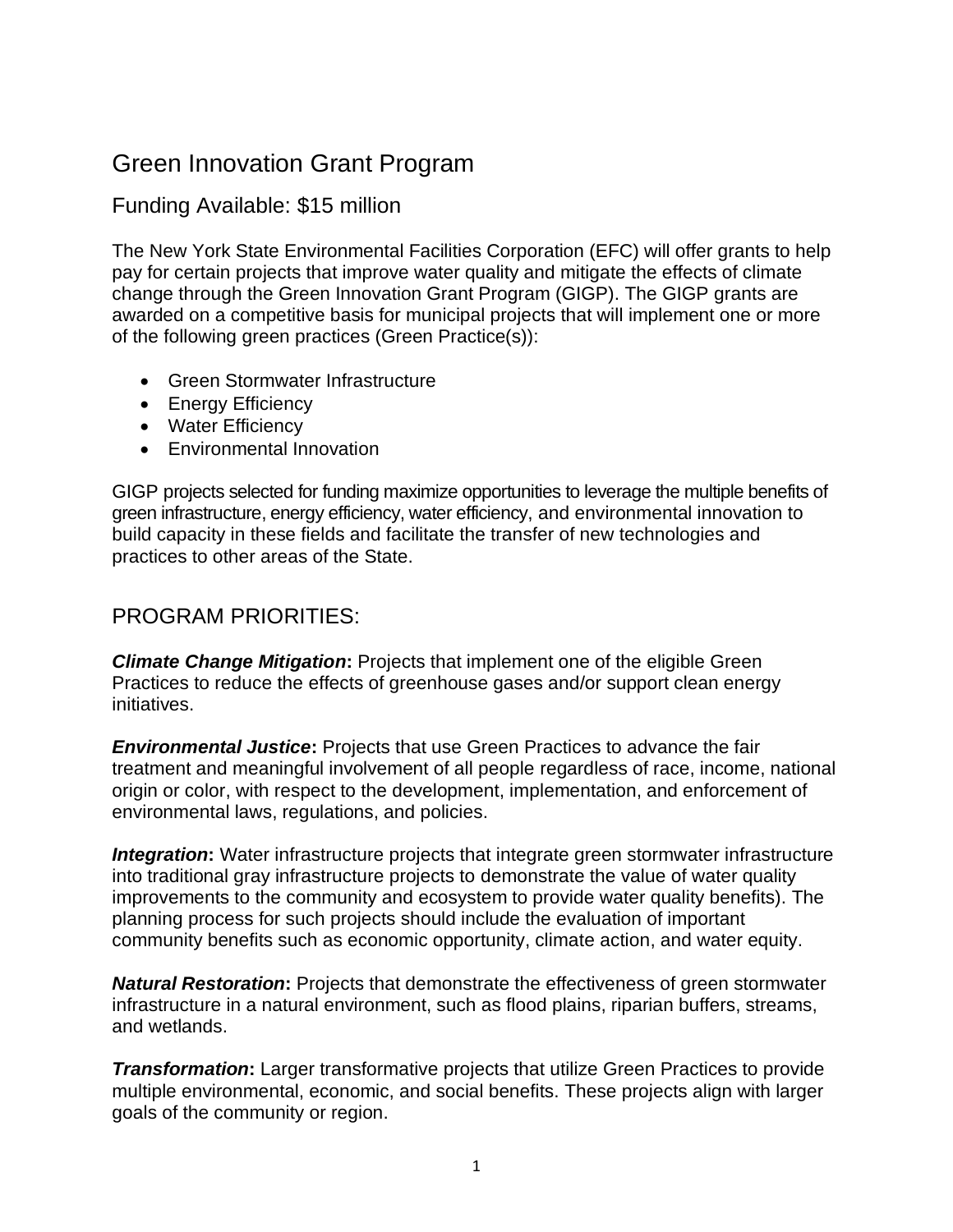**FUNDING OVERVIEW:** Up to \$15 million will be available for several types of grants that range from a minimum of 50% up to a maximum of 90% of total eligible project costs up to a maximum of \$3 million. The grant amount is determined based on the eligible project costs as estimated in the application for planning, design, and construction. See below for more information on types of grants.

 Funding will be provided to projects to the extent that funds are available based on the evaluation criteria, including the specific green practice, water quality impacts of the project, and financial need of the municipality. EFC, in its sole discretion, may fund all or a portion of an eligible project and will determine the percentage amount available for any project. A local match for the balance of the estimated project costs is required.

 The maximum percentage available to fund a GIGP project will be determined based on the median household income (MHI) of the municipality in which the project is located and whether EFC determines the project serves, protects, or benefits an environmental justice (EJ) area. Projects in municipalities that meet the following Median Household Income (MHI) 1criteria, or that serve, protect, or benefit an EJ area will be eligible to receive up to the maximum grant available for the Green Practice.

- • Municipal MHI equal to or less than \$75,000 for communities in New York State, excluding the Long Island, New York City and Mid-Hudson Regions.
- • Municipal MHI equal to or less than \$95,000 for communities in the Long Island, New York City and Mid-Hudson Regions.

 All other projects will be eligible for a maximum grant up to the lesser grant available as set forth under "Funding" for each practice. If a project employs two types of Green Practices, EFC, at its sole discretion, will determine which maximum applies.

 $^1$  A summary of the United States Census, 2019 American Community Survey MHI data can be found on EFCs website at [https://efc.ny.gov/system/files/documents/2021/10/epg\\_mhi\\_pop\\_pov\\_5-year-estimates\\_2019.pdf](https://efc.ny.gov/system/files/documents/2021/10/epg_mhi_pop_pov_5-year-estimates_2019.pdf)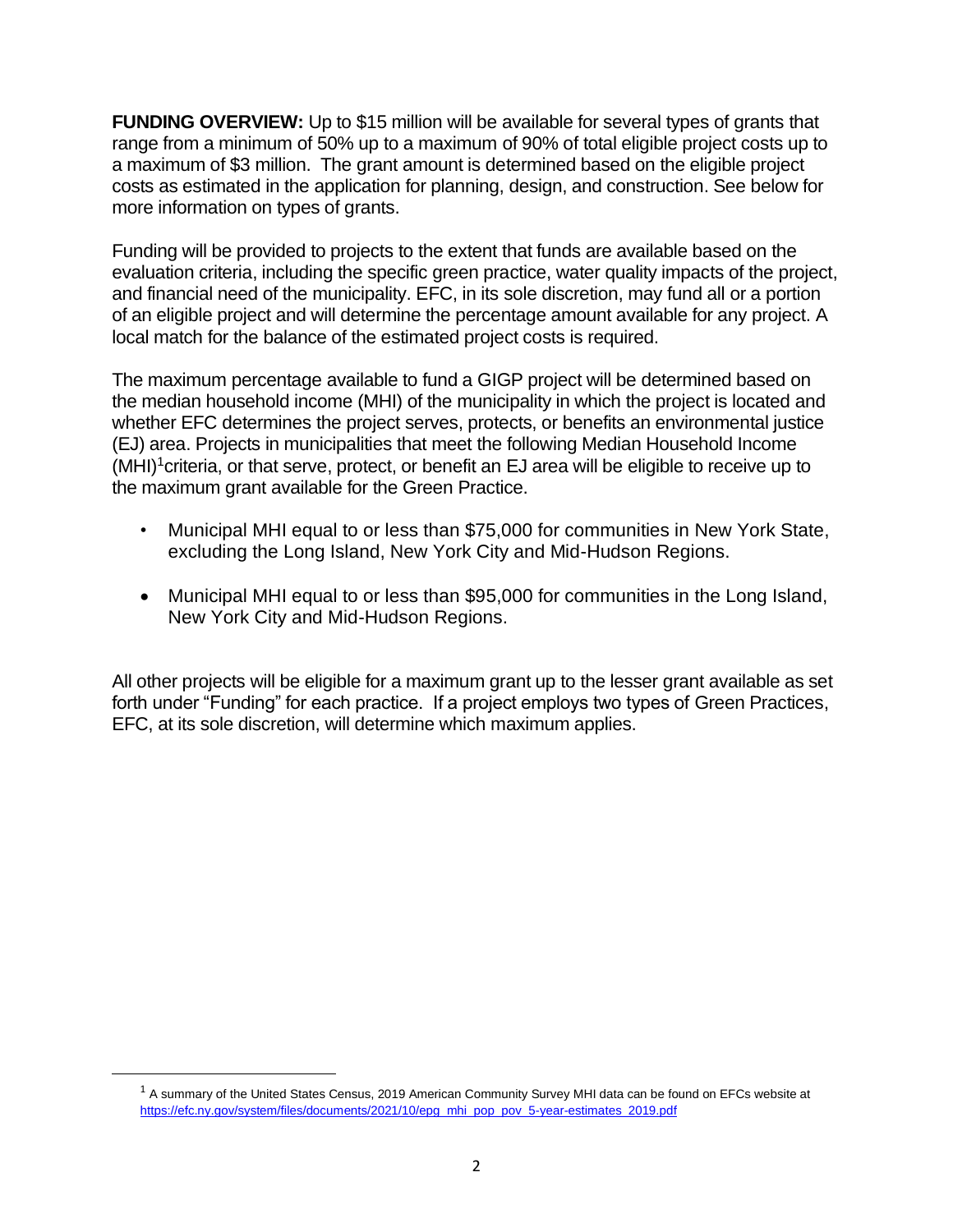A summary of the funding available based on the type of green practice is below:

|                                                                                                                                                                      | <b>GREEN</b><br><b>STORMWATER</b><br><b>INFRASTRUCTURE</b>   | <b>ENERGY</b><br><b>EFFICIENCY</b>                                 | <b>WATER</b><br><b>EFFICIENCY</b>                                  | <b>ENVIRONMENT</b><br><b>INNOVATION</b>                      |
|----------------------------------------------------------------------------------------------------------------------------------------------------------------------|--------------------------------------------------------------|--------------------------------------------------------------------|--------------------------------------------------------------------|--------------------------------------------------------------|
| Municipal MHI equal to<br>or less than \$75,000<br>for communities in<br>New York State,<br>excluding the Long<br>Island, New York City<br>and Mid-Hudson<br>Regions | Grant in an amount<br>up to 90% of eligible<br>project costs | Grant in an<br>amount up to<br>75% of<br>eligible<br>project costs | Grant in an<br>amount up to<br>75% of<br>eligible<br>project costs | Grant in an amount<br>up to 75% of eligible<br>project costs |
| Municipal MHI greater<br>than \$75,000 for<br>communities in New<br>York State, excluding<br>the Long Island, New<br>York City and Mid-<br><b>Hudson Regions</b>     | Grant in an amount<br>up to 75% of eligible<br>project costs | Grant in an<br>amount up to<br>50% of<br>eligible<br>project costs | Grant in an<br>amount up to<br>50% of<br>eligible<br>project costs | Grant in an amount<br>up to 50% of eligible<br>project costs |
| Municipal MHI equal to<br>or less than \$95,000<br>for communities in the<br>Long Island, New York<br>City and Mid-Hudson<br>Regions.                                | Grant in an amount<br>up to 90% of eligible<br>project costs | Grant in an<br>amount up to<br>75% of<br>eligible<br>project costs | Grant in an<br>amount up to<br>75% of<br>eligible<br>project costs | Grant in an amount<br>up to 75% of eligible<br>project costs |
| Municipal MHI greater<br>than \$95,000 for<br>communities in the<br>Long Island, New York<br>City and Mid-Hudson<br>Regions.                                         | Grant in an amount<br>up to 75% of eligible<br>project costs | Grant in an<br>amount up to<br>50% of<br>eligible<br>project costs | Grant in an<br>amount up to<br>50% of<br>eligible<br>project costs | Grant in an amount<br>up to 50% of eligible<br>project costs |

 Applicants may have no more than two active GIGP awards at the same time. An active GIGP award means a project has been awarded funding and is in construction and not completed. EFC, however, reserves the right to limit GIGP funding to one grant award per applicant. Applicants must prioritize projects if submitting more than one application.

 **EVALUATION CRITERIA:** A project will be evaluated and scored based on the level to which it:

- Addresses EJ issues
- Establishes or restores natural features, ecology, and hydrology
- • Implements measures that address climate change, including cooling the surrounding environment, mitigating urban heat islands, reducing air pollution, and reducing energy use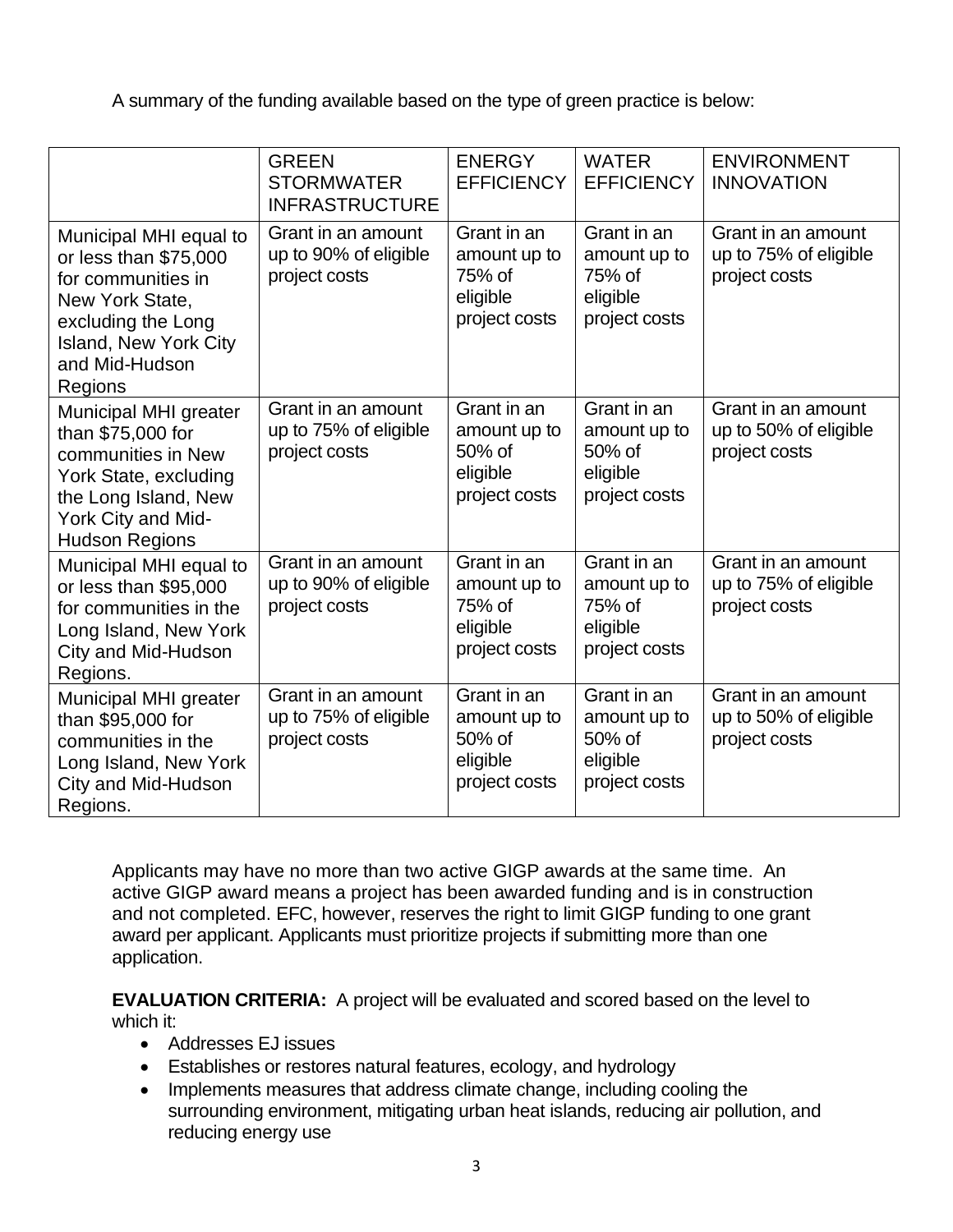- Is likely to succeed based on project development at time of application
- • Is anticipated to make measurable improvements to or protect water quality, including the applicant's proposal for generating water quality metrics
- • Leverages additional resources through removing barriers to collaboration, developing new partnerships, utilizing staff, securing other funding and investments, and/or provides workforce development
- Plans for the long-term operation, maintenance, and water quality of the project
- • Provides opportunities for the applicant to facilitate the transfer of new technologies, knowledge, and practices to other water quality issues and other regions of the State
- • Spurs innovation in the area of green stormwater infrastructure, energy efficiency, or water efficiency through the development and/or adoption of new technologies

## **EVALUATION CRITERIA**

- 30% Planning
- 30% Water Quality Impact
- 40% Environmental Benefit

 **AWARDEE REQUIREMENTS (after Grant Award):** Awardees must fulfill certain requirements to enter into a Grant Agreement with EFC, including, but not limited to:

- • EFC Certificate for Procuring Architectural and Engineering (A/E) Services. All A/E services must be procured in accordance with 40 U.S.C 1101
- Single Audit compliance as defined in 2 CFR 200, subpart 7
- State environmental and historic preservation reviews, i.e., SEQR and SHPO
- • Detailed final budget and plan of finance to show that sufficient funding has been secured for the full project cost.
- • Proof of legal right to own, operate and maintain project for the duration of its useful life
- • Compliance with Minority/Women-Owned Business Enterprises (MWBE) requirements
- • Compliance with Disadvantaged Business Enterprises and Equal Employment Opportunity requirements
- • Compliance with Davis Bacon Wage and American Iron and Steel Requirements for Treatment Works Projects Only. Treatment Works Projects are any devices and systems used in the storage, treatment, recycling and reclamation of municipal sewage or industrial wastes of a liquid nature. It also includes sewers, pipes and other conveyances, only if they convey wastewater to a publicly owned treatment plant, and combined storm water and sanitary sewer systems.

## **GREEN STORMWATER INFRASTRUCTURE**

 and treating stormwater at its source through infiltration and/or evapotranspiration. Green stormwater infrastructure projects selected for funding go beyond offering a greener solution. Green stormwater infrastructure practices treat rainwater as a valuable resource to be harvested and used on site or filtered and allowed to soak into the **SUMMARY:** Green stormwater infrastructure projects improve water quality by reducing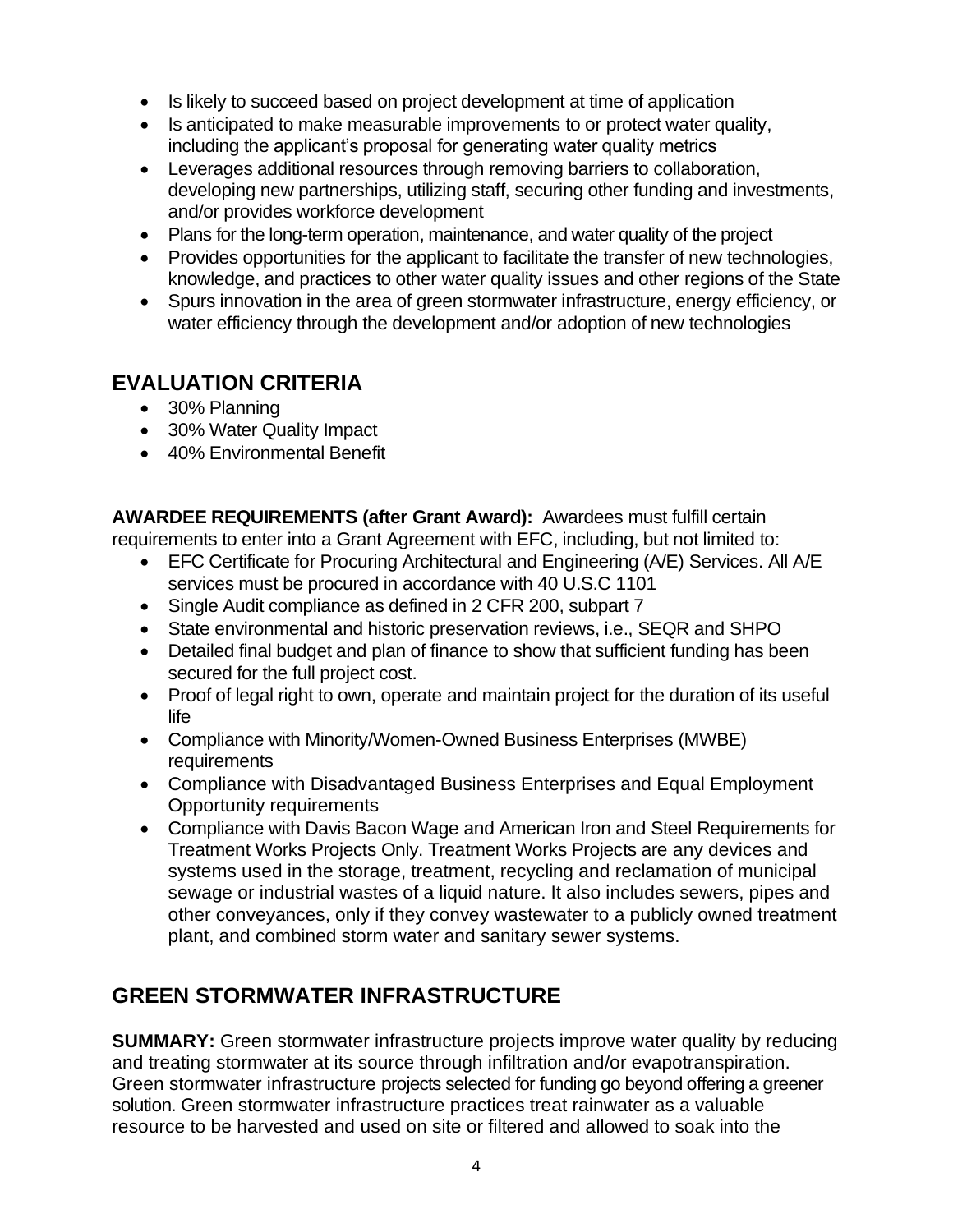ground, recharging aquifers, rivers and streams. The plants used in green stormwater infrastructure help to cool our surroundings and improve air quality through the process of evapotranspiration. These Green Practices have multiple benefits, which include restoring habitat, protecting against flooding, providing cleaner air, and beautifying our streets to spur economic development and community revitalization.

 **FUNDING:** The maximum percentage grant is up to 90% of eligible project costs for a green stormwater infrastructure project in a municipality that meets the MHI criteria, or that serves, protects, or benefits an EJ area. All other green infrastructure projects are eligible to receive up to a maximum of 75% of total eligible project costs.

#### **ELIGIBLE APPLICANTS:**

- Municipalities
- Private Entities
- State Agencies
- Soil and Water Conservation Districts

### **ELIGIBLE ACTIVITIES:**

Regional Green Stormwater Infrastructure projects utilize green stormwater infrastructure to restore natural landscape features, such as flood plains, riparian buffers, streams, and wetlands. These natural features provide water quality benefits and enhance watersheds, while preserving wildlife and their habitat.

Local Green Stormwater Infrastructure projects are typically located in an urban environment and consist of site and neighborhood specific practices, such as bioretention, cisterns, downspout disconnections, green roofs, green walls, permeable pavements, stormwater street trees, and urban forestry programs.

Eligible projects must meet or exceed requirements identified in USEPA Green Project [Reserve guidance](https://www.epa.gov/sites/default/files/2015-04/documents/green_project_reserve_eligibility_guidance.pdf) (published in 2012).

 **APPLICATION REQUIREMENTS:** All applicants must submit the following with their application:

- A Conceptual site plan
- Existing conditions plan
- Feasibility study
- Site photographs

 Minimum content requirements for the feasibility study, conceptual site plan, and existing conditions plan, are included in the CFA and can also be found at: [https://efc.ny.gov/gigp](https://efc.ny.gov/gigp-apply)[apply.https://efc.ny.gov/gigp-apply](https://efc.ny.gov/gigp-apply).

 Applicants should refer to the New York State Stormwater Management Design Manual: <http://www.dec.ny.gov/chemical/29072.html>for design guidance.

 **INELIGIBLE ACTIVITIES/COSTS:** Ineligible activities and costs include, but are not limited to, the following: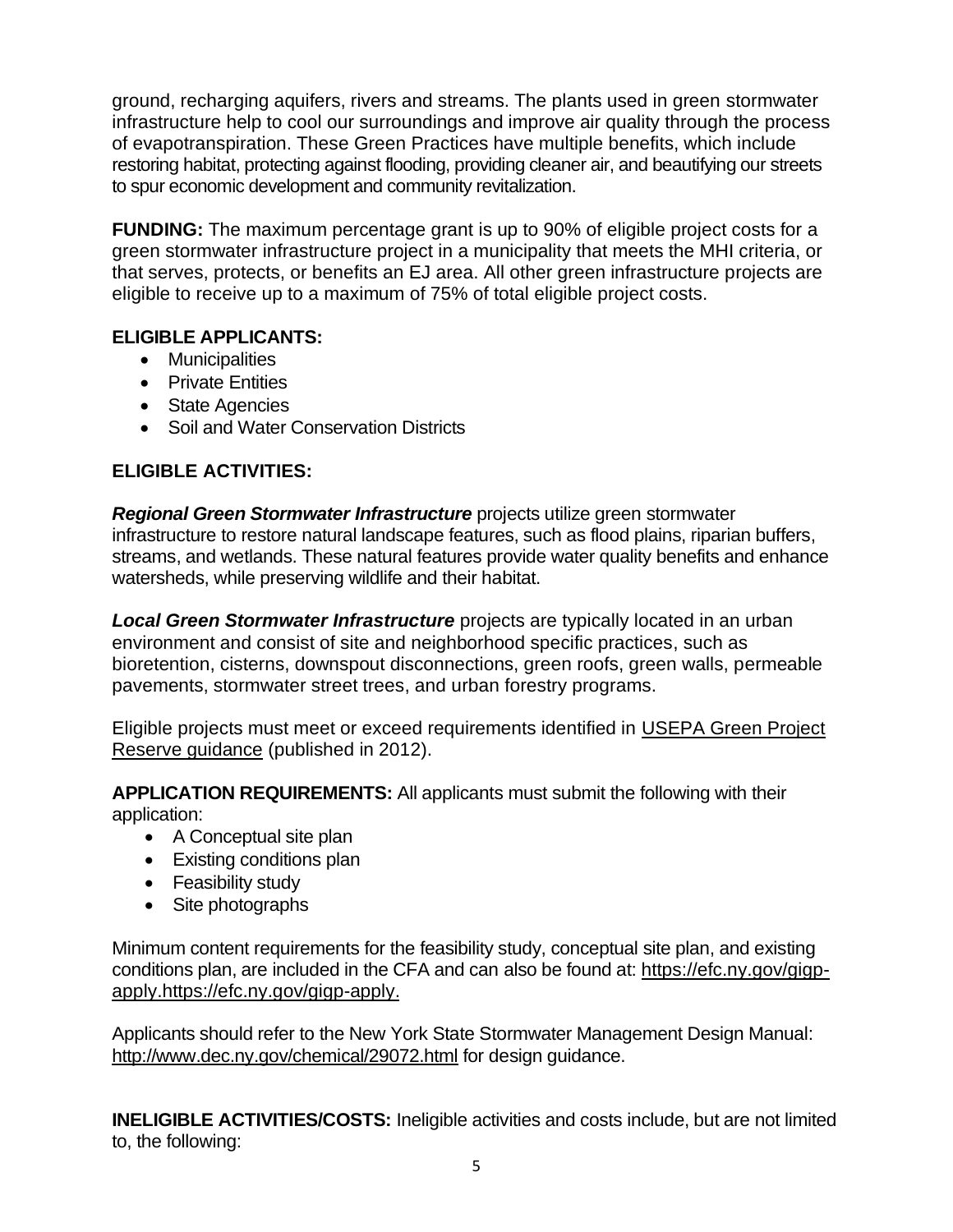- Hardening, channelizing, or straightening streams and/or stream banks
- In-line and end-of-pipe treatment systems that only filter or detain stormwater
- • Stormwater controls that have impervious or semi-impervious liners and provide no compensatory evapotranspirative or harvesting function for stormwater retention
- • Stormwater conveyance systems that are not soil/vegetation based (swales) such as pipes and concrete channels
- • Stormwater ponds that serve an extended detention function and/or extended filtration, including dirt-lined detention basins
- • Underground stormwater control and treatment devices such as swirl concentrators, hydrodynamic separators, baffle systems for grit, trash removal/floatables, oil and grease, inflatable booms and dams for in-line underground storage and diversion of flows
- • Practices implemented to comply with the requirements of the New York State Department of Environmental Conservation SPDES General Permit for Stormwater Discharges from Construction Activity Permit No. GP-0-15-002
- • Wetland construction or restoration required as compensation (mitigation) for adverse impacts to wetlands or other environmental damage caused through construction activities
- • Purchase of capital equipment such as street sweepers, sewer cleaners, and vactor trucks
- • Project costs not directly related to water quality, including asbestos abatement and site amenities, e.g., bus shelters, benches, light poles, traffic devices

## **ENERGY EFFICIENCY**

 **SUMMARY:** Energy Efficiency projects improve technologies and/or practices to reduce the energy consumption of water quality projects, use energy in a more efficient way, or produce/utilize renewable energy.

 **FUNDING:** The maximum percentage grant is up to 75% of eligible project costs for an energy efficiency project in a municipality that meets the MHI criteria, or that serves, protects, or benefits an environmental justice area. All other energy efficiency projects are eligible to receive up to a maximum of 50% of total eligible project costs.

**ELIGIBLE APPLICANTS:** Publicly-Owned Treatment Works (POTW)

#### **ELIGIBLE ACTIVITIES:**

 *Renewable Energy* projects such as wind, solar, micro-hydroelectric, and biogas combined heat and power systems (CHP) that provide power to a POTW. POTW renewable energy projects can be located onsite or offsite. These projects include the portion of a publicly owned renewable energy project that serves the POTW's energy needs. The project must feed into the grid from which the utility draws and/or must be directly connected to the grid.

**Energy Efficient Replacement** projects achieve at least a 25% reduction in energy consumption through the replacement of equipment with energy efficient equipment. These projects must compare the energy used by the existing system or unit process to the proposed project. The energy used by the existing system should be based on name plate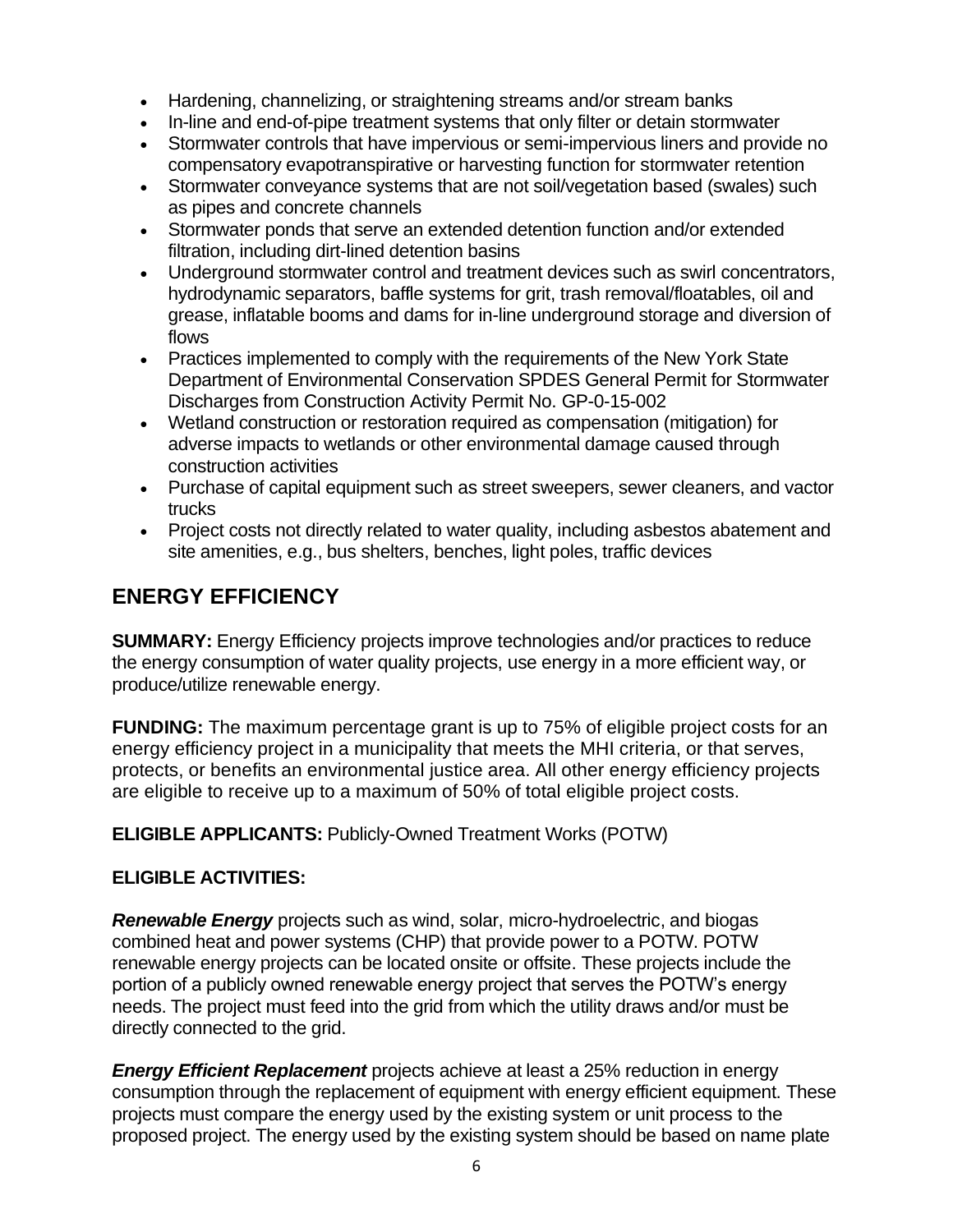data when the system was first installed, recognizing that the old system is currently operating at a lower overall efficiency than at the time of installation. New POTW projects or capacity expansion projects should be designed to maximize energy efficiency and should select high efficiency premium motors and equipment where cost effective.

 Eligible projects must meet or exceed requirements identified in USEPA Green Project Reserve guidance (published in 2012)

 **APPLICATION REQUIREMENTS:** All applicants must submit an engineering report consistent with the **DEC/EFC Engineering Report Outline**, and Flex Tech report if available, with their CFA.

 **INELIGIBLE ACTIVITIES / COSTS:** Ineligible activities and costs include, but are not limited to, the following:

- • Renewable energy generation by a privately owned facility or the portion of a publicly owned renewable energy facility that does not provide energy to a POTW, either through a connection to the grid that the utility draws from and/or a direct connection to the POTW.
- • Replacing a pump or other piece of equipment at the end of its useful life with equipment of average efficiency.
- Facultative lagoons, even if integral to an innovative treatment process.

## **WATER EFFICIENCY**

 **SUMMARY:** Water Efficiency projects use improved technologies and/or practices to deliver equal or better services with less water. Water efficiency encompasses conservation and reuse efforts, as well as water loss reduction and prevention, to protect water resources for the future. All water meters must be installed by a professional under contract with the applicant and may not be installed or coordinated by the homeowner.

 **FUNDING:** The maximum percentage grant is up to 75% of eligible project costs for a water efficiency project in a municipality that meets the MHI criteria, or that serves, protects, or benefits an environmental justice area. All other water efficiency projects are eligible to receive up to a maximum of 50% of total eligible project costs.

#### **ELIGIBLE APPLICANTS:** Municipalities

#### **ELIGIBLE ACTIVITIES:**

**Water Meter Installation** projects provide for the purchase and installation of water meters in previously unmetered areas. These projects can include backflow prevention devices if installed in conjunction with water meters.

**Water Meter Replacement** projects include the replacement of existing broken/malfunctioning water meters or upgrading existing meters with automatic meter reading systems (AMR), smart meters, meters with built in leak detection, or backflow prevention devices if installed in conjunction with water meter replacement.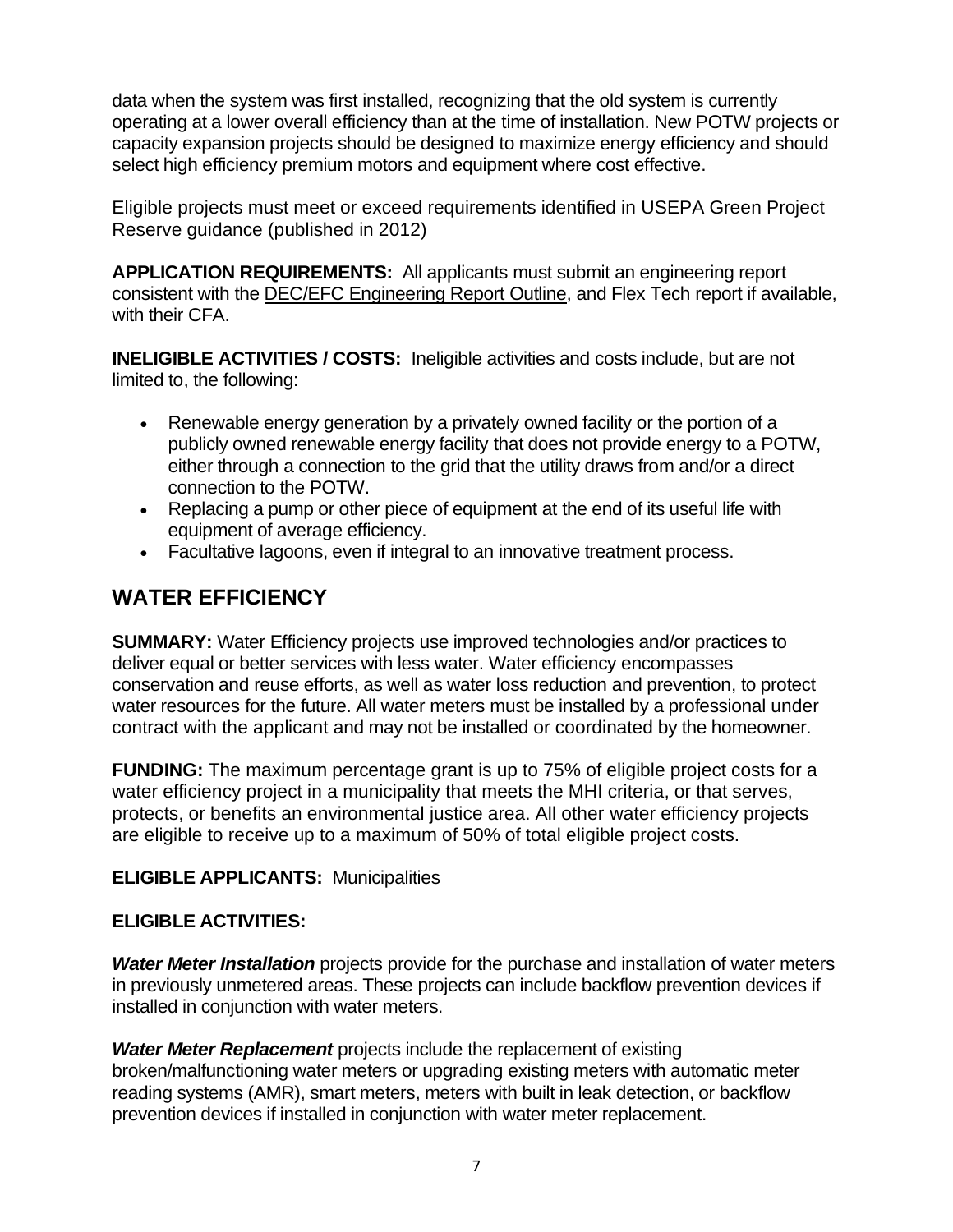**Water Meter Retrofit** projects add AMR capabilities or leak detection equipment to existing meters (not replacing the meter itself).

Water Reuse projects recycle gray water, condensate, and wastewater effluent to reduce potable water consumption.

 Eligible projects must meet or exceed requirements identified in USEPA Green Project Reserve guidance (published in 2012)

 **APPLICANT REQUIREMENTS:** All applicants must submit an engineering report consistent with the DEC/EFC Engineering Report Outline with their CFA.

 **INELIGIBLE ACTIVITIES / COSTS:** Ineligible activities and costs include, but are not limited to, the following:

- Replacing drinking water distribution lines.
- Leak detection equipment for drinking water distribution systems.

### **ENVIRONMENTAL INNOVATION**

 **SUMMARY:** Environmentally Innovative projects include those that demonstrate new and/or innovative approaches to delivering services or managing water resources in a more sustainable way.

 **FUNDING:** The maximum percentage grant is up to 75% of eligible project costs for a water efficiency project in a municipality that meets the MHI criteria, or that serves, protects, or benefits an environmental justice area. All other water efficiency projects are eligible to receive up to a maximum of 50% of total eligible project costs.

**ELIGIBLE APPLICANTS:** Municipalities

#### **ELIGIBLE ACTIVITIES:**

 *Treatment technologies or approaches* that significantly reduce the volume of residuals, minimize the generation of residuals, or lower the amount of chemicals in the management approaches. These projects must include testing to ensure microplastics, pharmaceuticals, are not reintroduced into the environment. residuals. This includes composting, class A and other sustainable biosolids

 *Adaptation* projects that prepare for long term effects of climate change and/or extreme weather. These projects include the relocation of equipment or treatment facilities located in areas with a documented history of flooding.

**Upgrades or Retrofits** to a POTW that remove phosphorous for beneficial use, such as biofuel production with algae.